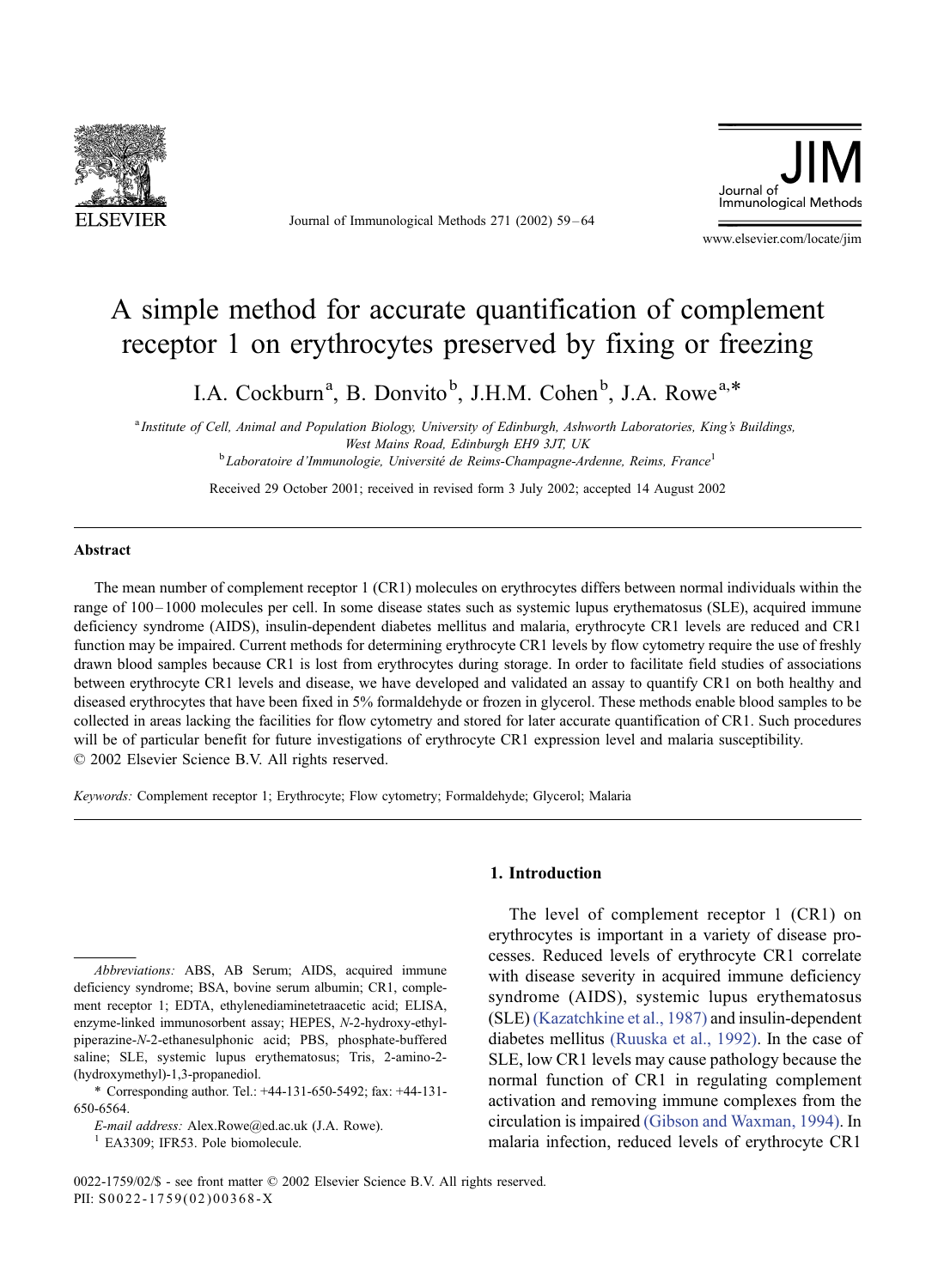have been implicated in the pathogenesis of severe malarial anaemia [\(Waitumbi et al., 2000\).](#page-5-0) Conversely, we have suggested [\(Rowe et al., 1997\)](#page-5-0) that low erythrocyte CR1 may protect against severe malaria by reducing the virulence-associated rosetting phenomenon whereby Plasmodium falciparum-infected erythrocytes bind to uninfected erythrocytes to form clumps of cells that may block microvascular blood flow and contribute to severe disease [\(Kaul et al.,](#page-5-0) 1990). Further elucidation of the role of erythrocyte CR1 in malaria and other diseases requires the investigation of CR1 expression levels and disease associations in a variety of populations and patient sets.

Several methods currently exist to quantify the mean number of CR1 molecules per erythrocyte, including an ELISA technique and a flow cytometry method [\(Cohen et al., 1999\).](#page-5-0) Both methods give equivalent results, although flow cytometry is preferable in many circumstances because it can be performed on very small quantities of blood. This is a particular advantage when studying young children or when multiple investigations are to be carried out on a single blood sample. One drawback, however, is that the flow cytometry method can only be used to determine CR1 numbers on fresh blood samples, because CR1 is lost from erythrocytes during storage [\(Pascual et al., 1993\).](#page-5-0) This is a particular problem when working on malaria and AIDS in some field study areas in developing countries where facilities for flow cytometry may not always be available. We therefore set out to test a variety of methods of erythrocyte preservation in order to develop an assay to determine accurately by flow cytometry the CR1 expression level on erythrocytes after storage.

## 2. Methods and study design

## 2.1. Determination of CR1 expression by flow cytometry

The mean erythrocyte CR1 expression level on freshly drawn blood samples was determined using a modification of a previously published method [\(Cohen et al., 1987\).](#page-5-0) Whole blood  $(50 \mu l)$  was washed three times in PBS (all reagents from Sigma, Poole, Dorset, UK unless otherwise stated) supplemented with 4% RPMI 1640 (Gibco Life Technologies, Rockville, MD) and 1% AB serum (Blood Transfusion Service, Edinburgh, UK) (PBS-RPMI-ABS). The cells were resuspended in 1 ml of PBS-RPMI-ABS and 100  $\mu$ l of this suspension (i.e. approximately 2.5)  $\mu$ l of cells) was placed in a 96-well plate, spun at 1500 rpm for 1 min and the supernatant removed. The cells were then incubated at 4  $\degree$ C with 40  $\mu$ l of 0.5  $\mu$ g/ml of the CR1 monoclonal antibody J3D3 (Immunotech, Marseille, France) in PBS-RPMI for 1 h with occasional agitation. The cells were washed three times in PBS-RPMI-ABS and resuspended in  $10 \mu g/ml$  of Alexa Fluor<sup>™</sup> 488-conjugated goat anti-mouse IgG (Molecular Probes, Leiden, the Netherlands) followed by incubation at  $4 \degree C$  for 1 h with occasional agitation. Alexa Fluor<sup> $M$ </sup> 488 is equivalent to fluorescein isothiocyanate but is more stable and sensitive and less prone to photo bleaching. Negative control samples were treated as above but without the primary antibody. After the secondary incubation, cells were washed three times in PBS-RPMI-ABS and resuspended in PBS-RPMI-ABS supplemented with 0.37% formaldehyde (BDH, Poole), and analysed on a FacSCAN flow cytometer (Becton Dickinson, San Jose, CA). The mean fluorescence intensity of each sample, minus the mean fluorescence intensity of the negative control was determined. A standard curve was obtained by plotting the fluorescence intensities of blood samples from donors of previously determined CR1 numbers (standards, initially determined by Scatchard analysis using<sup>125</sup>I labelled mAb [\(Cohen](#page-5-0) et al., 1987)) ranging from 200 to 1000 molecules per cell. The standard curve was used to read off the CR1 expression level of unknown samples.

## 2.2. Preservation of blood samples

After obtaining informed consent, 5 ml of blood was drawn from 11 donors (five standards and six unknown samples) into Vacutainers containing 0.12 ml of 15% EDTA (BD Vacutainer systems, Plymouth, UK). We then preserved or fixed aliquots of all 11 blood samples in four different ways. The first was simply left in the EDTA Vacutainer into which the blood had been drawn. The second aliquot was fixed in 0.25% glutaraldehyde according to the method of [Pattanapanyasat et al. \(1993\),](#page-5-0) in which washed cells are resuspended in 0.25% (v/v) glutaraldehyde in PBS at 2% haematocrit for 20 min before being washed in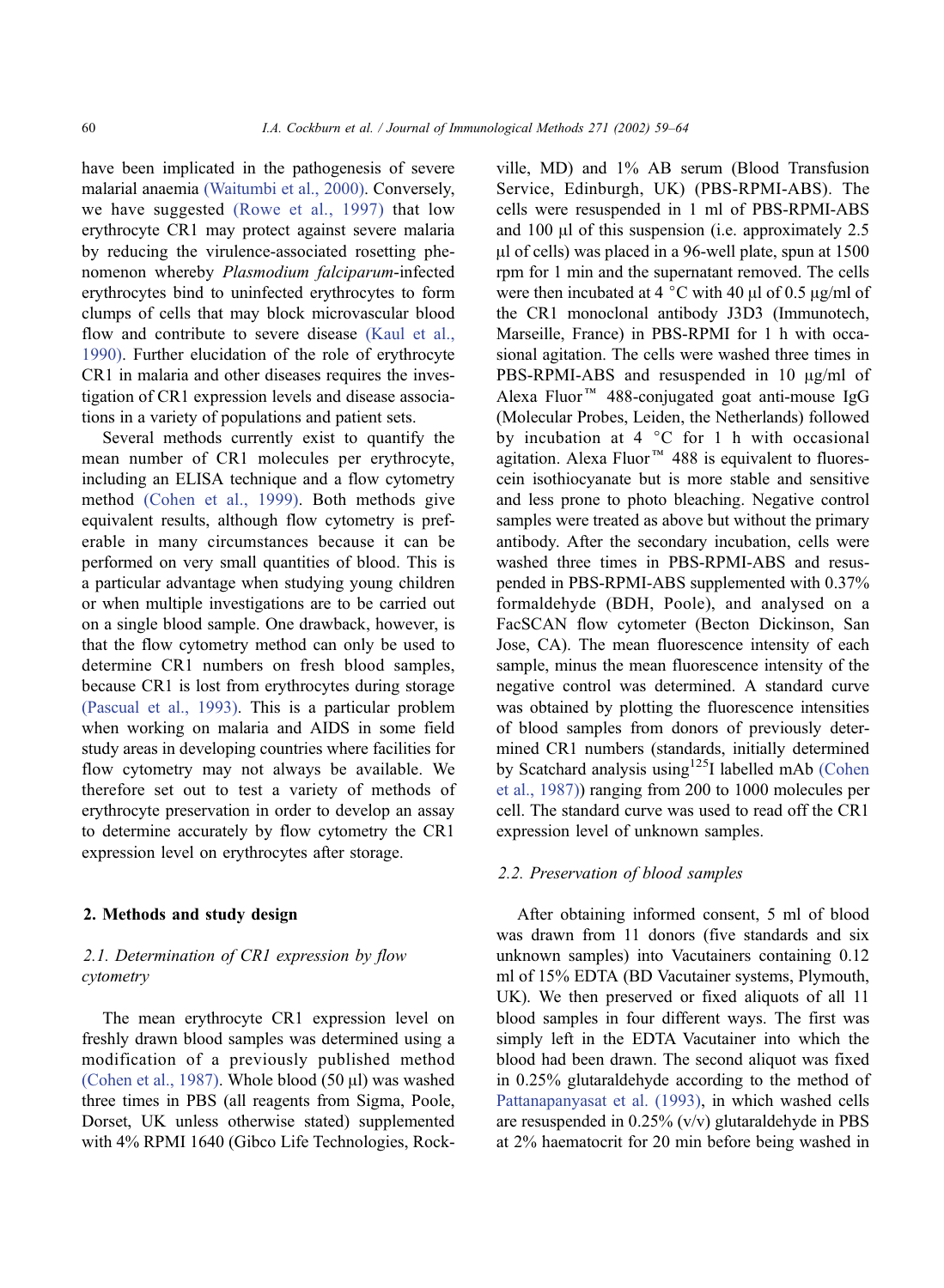PBS and resuspended at 50% haematocrit in PBS supplemented with 1% BSA. The third aliquot was fixed in formaldehyde as outlined by [Bianco et al.](#page-5-0) (1986). These cells were first washed three times in incomplete RPMI (RPMI 1640 medium with sodium bicarbonate (Gibco Life Technologies), supplemented with 2 mM L-glutamine, 25 mM HEPES, 20 mM Dglucose and  $25 \text{ µg/ml}$  gentamicin). Whole blood (50)  $\mu$ l) was resuspended at 4% haematocrit in complete RPMI (as for incomplete RPMI but with the addition of 10% ABS) and an equal volume of fixative solution (10% w/v formaldehyde, 4% w/v glucose in Tris – saline (10 mM Tris, 150 mM NaCl, 10 mM sodium azide adjusted to pH 7.3) was added. The fixed samples and the EDTA-preserved samples were stored at  $4 \degree$ C for the remainder of the experiment. The final aliquot of blood was frozen in glycerol by adding drop-wise five volumes of freezing solution (42.25% w/v glycerol, 0.1 M sodium lactate, 4 mM potassium chloride, 0.1 M sodium dihydrogen phosphate adjusted to pH 6.8) to three volumes of erythrocytes and then freezing overnight at  $-70$  °C before cryopreservation in liquid nitrogen. At the appropriate time (see below), cryopreserved cells were thawed at  $37$  °C and 200  $\mu$ l of 12% NaCl solution was added slowly and drop-wise to each sample, followed by a further slow drop-wise addition of 10 ml of 1.8% NaCl followed by 10 ml of 0.9% NaCl, 0.2% glucose solution. The cells were washed in incomplete RPMI 1640 and were then ready for flow cytometry.

#### 2.3. Study design

To determine whether the flow cytometry could be used to quantify CR1 expression level using preserved erythrocytes from healthy donors we performed the following experiment. We drew blood from five individuals with known CR1 expression who were then used as standard donors for CR1 quantification as described above. We also drew blood from six test subjects who had unknown erythrocyte CR1 levels. We determined the mean number of CR1 molecules per cell from the fresh blood samples of the six unknowns according to the flow cytometry protocol. We then preserved or fixed aliquots of all 11 blood samples according to the methods outlined above. After 1, 2, 4, 6 and 8 weeks, the EDTA preserved, fixed and frozen samples underwent flow cytometry

to assess erythrocyte CR1 level. In order to determine the optimum method of measuring CR1 levels on the stored cells, we assessed them in two ways. Firstly, we used a standard curve derived from freshly drawn standards at each time point (absolute standards) and, secondly, we derived a standard curve from the standards that had been drawn and preserved in an identical way to the test samples at the start of the experiment (relative standards).

Having determined the most promising techniques for the preservation of healthy erythrocytes (fixing in 5% formaldehyde and freezing—see Results and discussion) we then proceeded to determine whether these techniques were reliable with diseased erythrocytes which may have reduced CR1 levels. Accordingly, we repeated the experiment using the same CR1 standard donors and unknown samples from seven individuals with SLE whose symptoms met the American Rheumatism Association criteria for the disease. The erythrocytes were preserved by fixing in 5% formaldehyde and freezing in glycerol as described above, and the CR1 expression levels assessed with relative and absolute standards at 4 and 8 weeks.

#### 3. Results and discussion

Mean erythrocyte CR1 levels were measured on six fresh blood samples from healthy donors (unknown samples) by flow cytometry using a standard curve derived from five donors with known CR1 levels (standards) as shown in [Fig. 1.](#page-3-0) Erythrocytes from the six healthy test samples and the five standard donors were then preserved by fixing or freezing as described under Methods and study design. For each of the six test samples, the CR1 levels were then measured on the preserved cells at various time points (1, 2, 4, 6 and 8 weeks after the blood was drawn) using both absolute (freshly drawn) and relative (preserved) standards as described in Methods and study design. At each time point, the CR1 levels of the preserved cells were compared to the CR1 levels of the samples when freshly drawn, and the data were analysed by linear regression. The best results were obtained with erythrocytes preserved by fixation in 5% formaldehyde. Comparison with the relative standards gave accurate results throughout the 8 weeks of the experiment ([Table 1](#page-4-0) and [Fig. 2A,](#page-3-0) open squares), whereas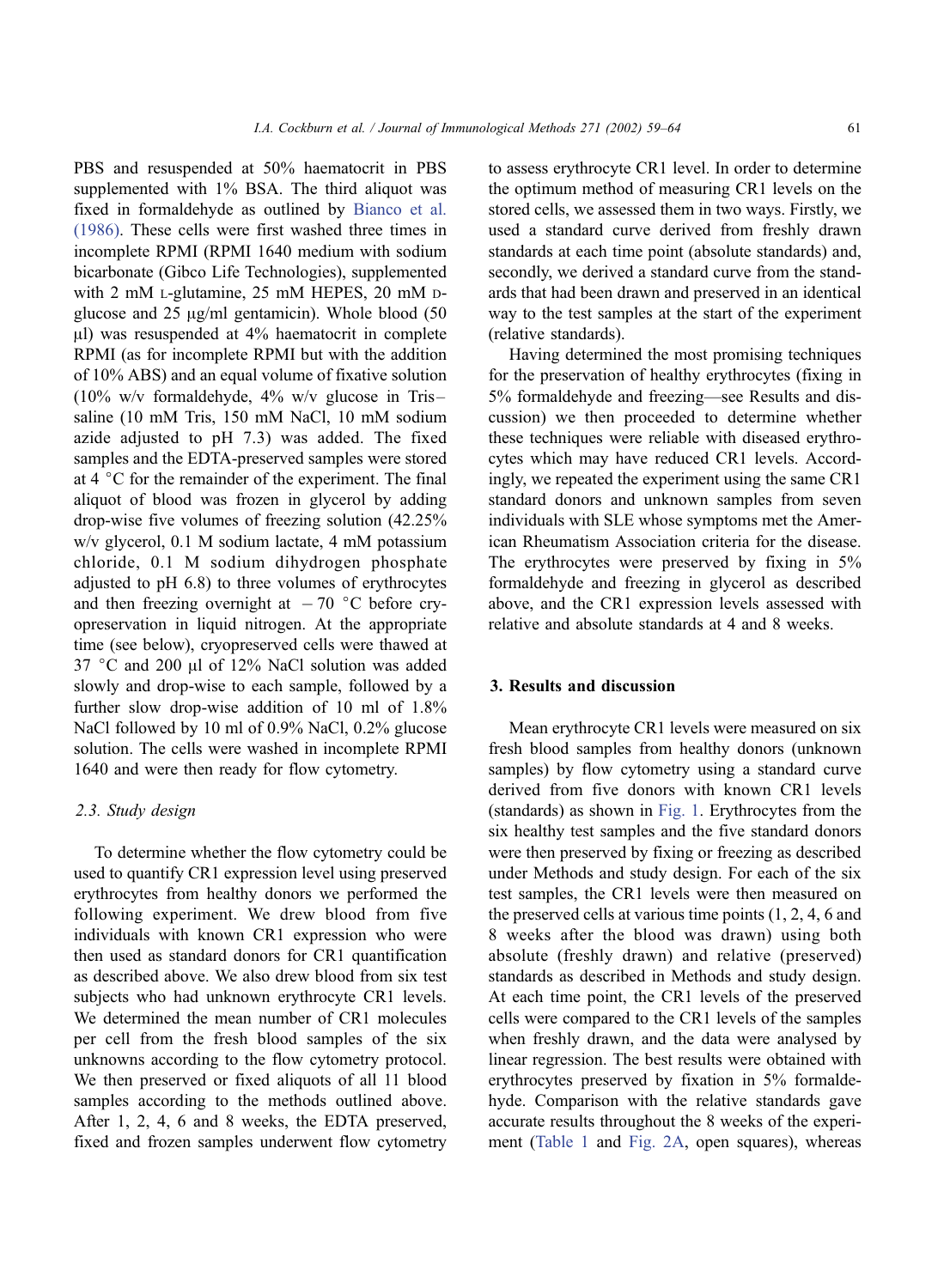<span id="page-3-0"></span>

Fig. 1. A standard curve used to determine the mean erythrocyte CR1 expression level of unknown samples. The standard curve was plotted with data from five standards with previously determined CR1 expression levels  $(\triangle)$ , with the point at the origin representing the negative control sample with no primary antibody. The mean fluorescence intensity of six unknown samples was read off the standard curve to determine the number of CR1 molecules per cell (dotted lines). The mean CR1 expression levels of the six unknown samples were determined as 448, 727, 796, 814, 894 and 967 molecules per cell.

comparison to absolute standards was accurate up to 4 weeks after the blood was drawn, but thereafter gave an underestimate of true CR1 numbers ([Table 1](#page-4-0) and Fig. 2A, filled squares). Preservation in EDTA also gave good results providing the test samples were compared to relative standards (Fig. 2B, open squares). This was true up to 6 weeks from the date of blood

Fig. 2. CR1 expression levels determined after the preservation of healthy erythrocytes compared to CR1 levels determined on fresh erythrocytes. (A) Erythrocytes stored in  $5\%$  formaldehyde at 4  $\degree$ C for 8 weeks. (B) Erythrocytes stored in EDTA at  $4 \degree$ C for 6 weeks. (C) Erythrocytes cryopreserved in liquid nitrogen for 8 weeks. The CR1 expression levels of the six test samples determined by comparison to freshly drawn (absolute) standards are shown as filled squares  $(\blacksquare)$ , whereas the CR1 expression levels of the six test samples determined by comparison to preserved (relative) standards are shown as open squares  $(\square)$ . The relationship between the CR1 levels measured on preserved cells compared to fresh cells was analysed by linear regression. The regression equation for the data determined using relative standards is shown at the top of each graph, and the regression equation for the data determined using absolute standards is shown at the bottom of each graph. RBC, red blood cell.

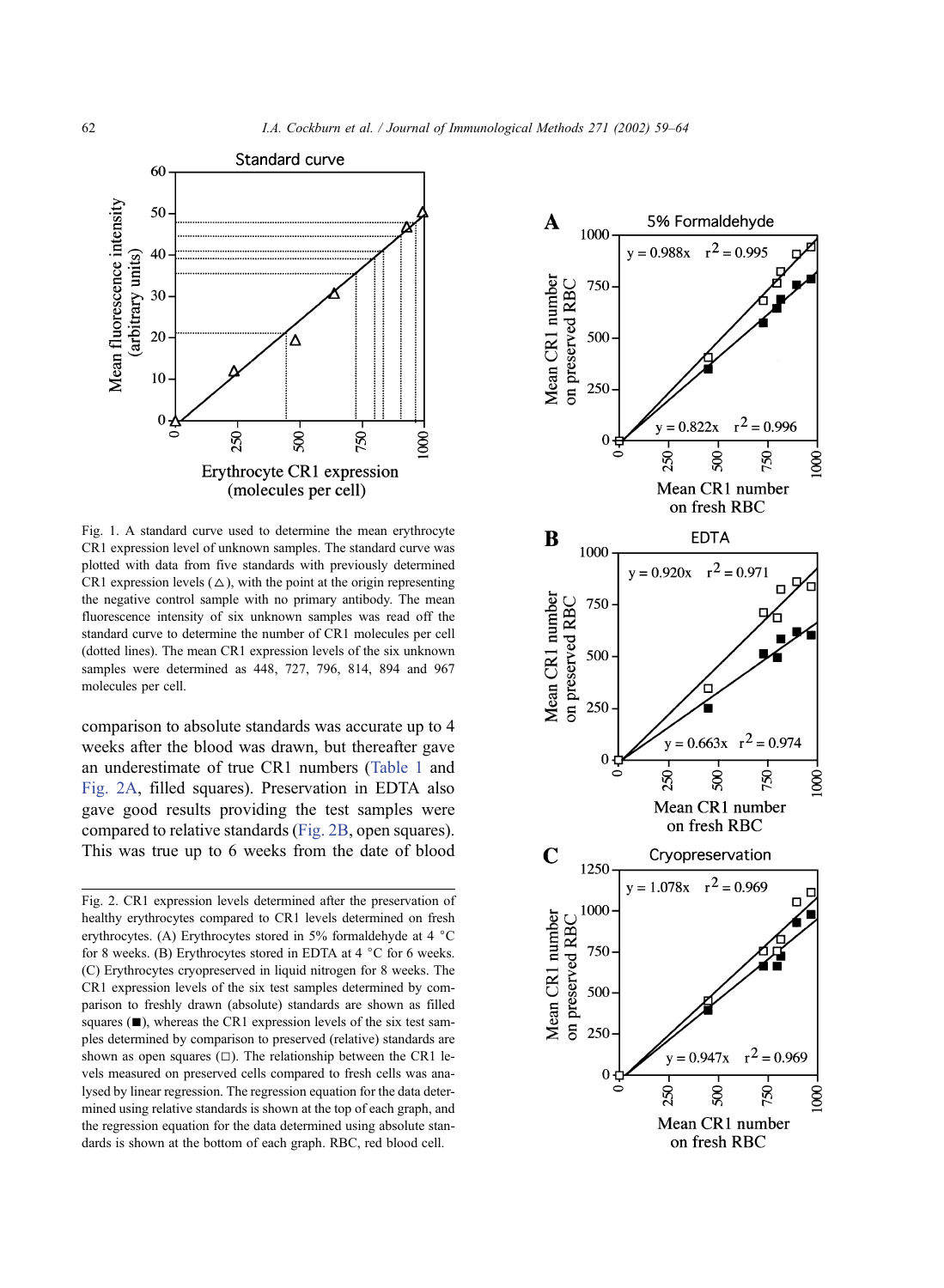<span id="page-4-0"></span>Table 1 Assessment of CR1 expression level over the course of 8 weeks on erythrocytes fixed with 5% formaldehyde

|                                       | No. of CR1 molecules per cell when fresh |     |     |      |      |      |  |
|---------------------------------------|------------------------------------------|-----|-----|------|------|------|--|
|                                       | 448                                      | 727 | 796 | 814  | 894  | 967  |  |
| CR1 measured using absolute standards |                                          |     |     |      |      |      |  |
| Week 1                                | 425                                      | 719 | 816 | 826  | 929  | 1072 |  |
| Week 2                                | 421                                      | 860 | 886 | 1064 | 1308 | 1173 |  |
| Week 4                                | 436                                      | 740 | 804 | 833  | 889  | 1014 |  |
| Week 6                                | 294                                      | 529 | 585 | 606  | 632  | 746  |  |
| Week 8                                | 350                                      | 575 | 645 | 690  | 760  | 788  |  |
| CR1 measured using relative standards |                                          |     |     |      |      |      |  |
| Week 1                                | 427                                      | 757 | 865 | 877  | 993  | 1152 |  |
| Week 2                                | 355                                      | 732 | 754 | 907  | 1117 | 1001 |  |
| Week 4                                | 442                                      | 760 | 826 | 856  | 915  | 1045 |  |
| Week 6                                | 408                                      | 753 | 835 | 866  | 904  | 1071 |  |
| Week 8                                | 406                                      | 682 | 769 | 824  | 909  | 944  |  |

withdrawal [\(Fig. 2B\),](#page-3-0) after which time, the extent of haemolysis of the samples became too great for further use. When absolute standards were used to assess the CR1 level of EDTA-preserved cells, this was accurate up to 2 weeks after the blood was drawn, and thereafter resulted in an underestimation of the number of CR1 molecules per cell ([Fig. 2B,](#page-3-0) filled squares). Fixation of erythrocytes in 0.25% glutaraldehyde resulted in high background fluorescence of all samples and it impossible to generate a standard curve (data not shown). Therefore, it was concluded that this method was not

Table 2

Summary of methods for the preservation of erythrocytes for CR1 level determination

| Preservation                                                                       | Maximum time of storage for                                                                                                     |  |  |  |
|------------------------------------------------------------------------------------|---------------------------------------------------------------------------------------------------------------------------------|--|--|--|
| method <sup>a</sup>                                                                | accurate CR1 determination                                                                                                      |  |  |  |
| Using absolute standards                                                           | Up to 2 weeks after blood drawn                                                                                                 |  |  |  |
| <b>EDTA</b>                                                                        | Up to 4 weeks after blood drawn                                                                                                 |  |  |  |
| 5% formaldehyde                                                                    | Inconsistent results – not                                                                                                      |  |  |  |
| Freezing in glycerol                                                               | recommended                                                                                                                     |  |  |  |
| Using relative standards<br><b>EDTA</b><br>5% formaldehyde<br>Freezing in glycerol | Up to 6 weeks after blood drawn<br>Up to 8 weeks after blood drawn <sup>b</sup><br>Up to 8 weeks after blood drawn <sup>b</sup> |  |  |  |

<sup>a</sup> Fixation in 0.25% glutaraldehyde was also tested but was not acceptable at any time point due to high background fluorescence. <sup>b</sup> Longer periods of storage may be acceptable, but, this would

require validation. The samples were only tested up to 8 weeks in these experiments.

suitable for CR1 quantification. Preservation of erythrocytes by freezing in glycerol gave accurate results at all time points when relative standards were used ([Fig.](#page-3-0) 2C, open squares, data from week 8). The use of absolute standards gave good results at some time points



Fig. 3. CR1 expression levels determined after preservation of erythrocytes from seven donors with SLE compared to CR1 levels determined on fresh SLE erythrocytes. The mean CR1 levels when fresh were 104, 218, 275, 493, 794, 867 and 896 molecules per cell. (A) Erythrocytes stored in 5% formaldehyde at 4  $\degree$ C for 8 weeks. (B) Erythrocytes cryopreserved in liquid nitrogen for 8 weeks. Symbols and analysis as in [Fig. 2.](#page-3-0)